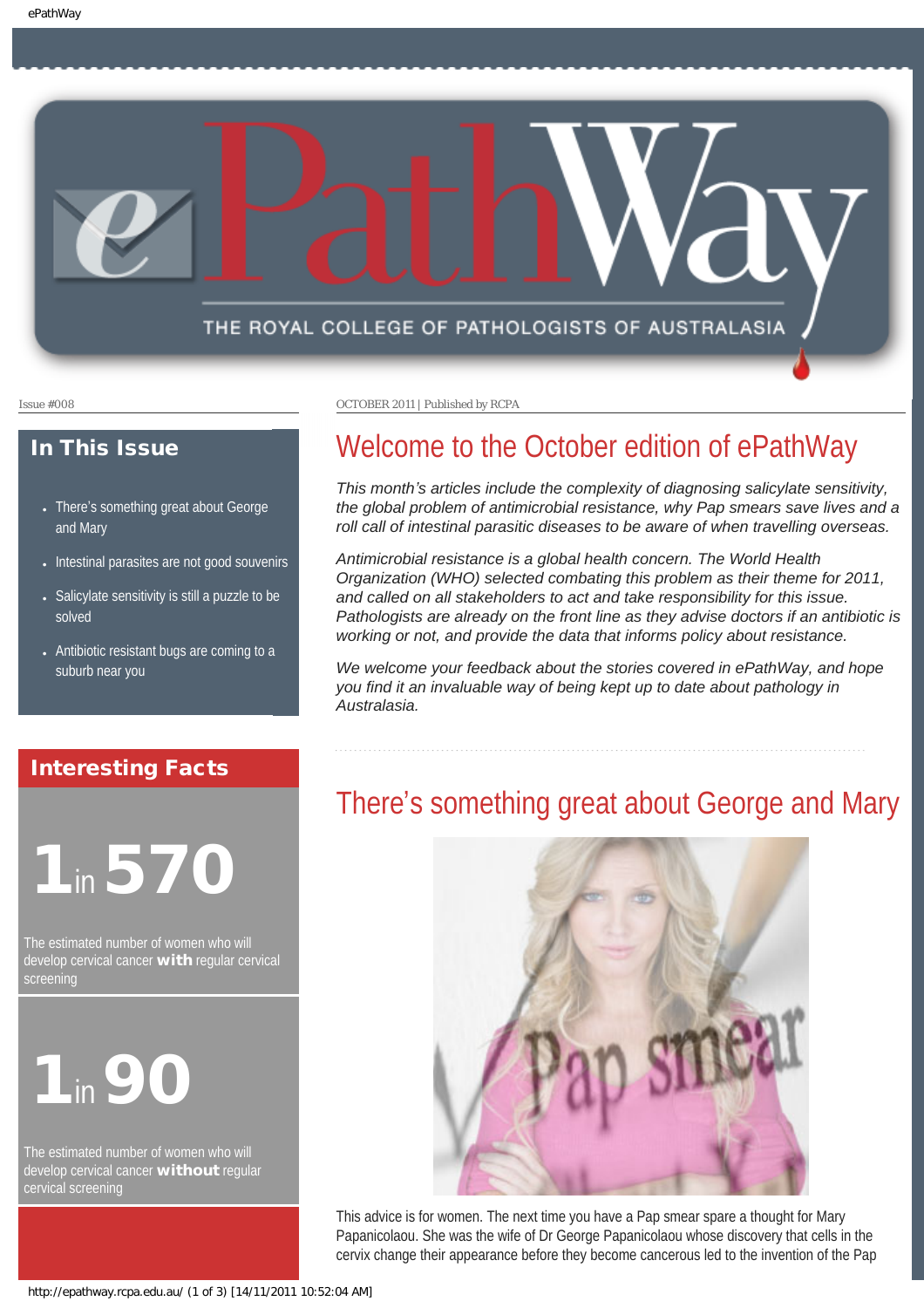# $4$  out of  $5$

<span id="page-1-0"></span>The number of people who will have had Human Papilloma Virus (HPV), the most common cause of abnormal cervical cell changes, at some time in their life

*screening program fact sheet National Screening Unit (New Zealand) information sheet on cervical screening*

#### Important Message



has an important message for you. [Click to see](http://epathway.rcpa.edu.au/notice.html)  [the message!](http://epathway.rcpa.edu.au/notice.html)

### <span id="page-1-1"></span>Suggest to a friend

Know someone who might be interested in this website? Why not [suggest the website](mailto:?Subject=I%20think%20you%20should%20read%20this%20Newsletter=
http://epathway.rcpa.edu.au/index.html) to them.

### Previous Editions

Did you miss something from last month? you can view our [previous editions](http://epathway.rcpa.edu.au/previous.html) at any time.

### Subscribe Now!

<span id="page-1-2"></span>Subscription is easy! Simply fill in our [subscription form.](http://epathway.rcpa.edu.au/subscription.html)

### Links

[RCPA Manual](http://rcpamanual.edu.au/)

[LabTest Online](http://www.labtestsonline.org.au/)

smear in 1928. So why are we thinking about his wife Mary? Because she allowed her husband to perform a Pap smear on her every day for twenty years for his research!

[read more »](#page-3-0)

# Intestinal parasites are not good souvenirs

Most people have heard of Bali Belly and Delhi Belly. In fact, getting gastro on an overseas holiday is not particularly alarming because it usually settles down after a day or so. But there are some intestinal parasites that don't make themselves known immediately, especially if a tropical country was on the itinerary, and these are 'souvenirs' you definitely don't want to bring home.



[read more »](#page-5-0)

# Salicylate sensitivity is still a puzzle to be solved



There's a palpable frustration about salicylate sensitivity. People know they feel unwell to varying degrees after eating foods containing salicylates and other preservatives, but as Dr Stephen Adelstein, Immunopathologist and Clinical Immunologist at the Royal Prince Alfred Hospital says, pathologists can't measure a marker of the adverse effects that occur in some people because they don't actually know what to measure yet.

[read more »](#page-7-0)

# Antibiotic resistant bugs are coming to a suburb near you

This is a sobering thought. World Health Organization (WHO) fact sheet No 1941 on antimicrobial resistance states: 'Infections caused by resistant microorganisms often fail to respond to conventional treatment, resulting in prolonged illness and greater risk of death.' This situation is not only happening in distant lands. Antimicrobial resistance to antibiotics is widespread in Australia and

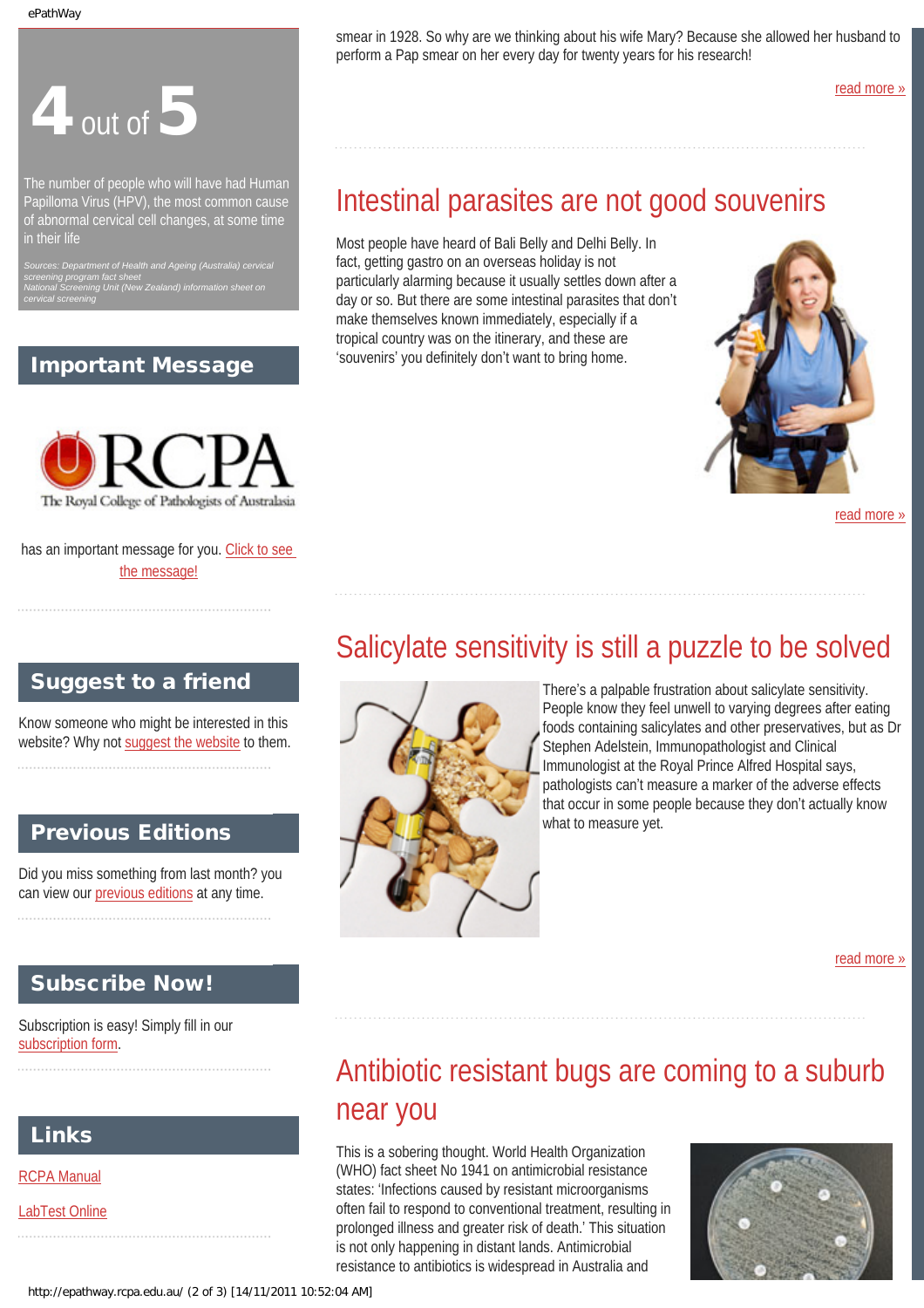New Zealand causing great concern amongst microbiologists.



#### Copyright © 2011 The Royal College of Pathologists of Australasia

RCPA - Durham Hall - 207 Albion St Surry Hills NSW 2010 AUSTRALIA | (+61) 2 8356 5858 | [www.rcpa.edu.au](http://www.rcpa.edu.au/)

[Privacy Policy](http://www.rcpa.edu.au/Privacy.htm) | [Legal](http://www.rcpa.edu.au/Legal.htm) | Disclaimer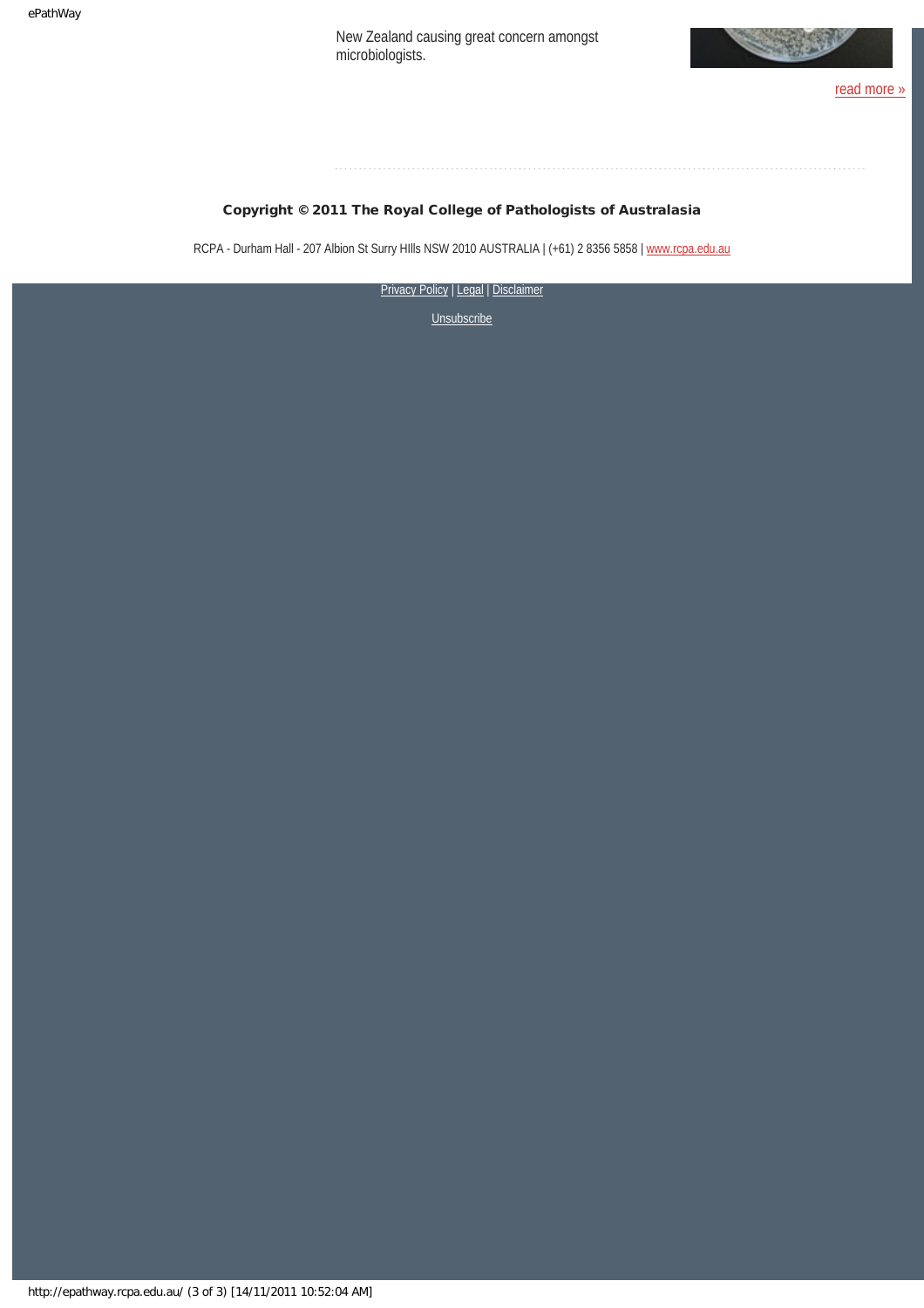<span id="page-3-0"></span>

# There's something great about George and Mary



This advice is for women. The next time you have a Pap smear spare a thought for Mary Papanicolaou. She was the wife of Dr George Papanicolaou whose discovery that cells in the cervix change their appearance before they become cancerous led to the invention of the Pap smear in 1928. So why are we thinking about his wife Mary? Because she allowed her husband to perform a Pap smear on her every day for twenty years for his research!

The Pap smear is a screening test to prevent cervical cancer by detecting and treating early cellular changes. The test involves cells being gently scraped from the uterine cervix and smeared directly onto a slide. The slide is sent to a pathology laboratory where a scientist examines the cells under a microscope. If any abnormalities are found, the slide is referred to a senior scientist and then a pathologist.

"Pathologists examine the cells and prepare a report to send to the patient's doctor," explains Dr Judith Bligh, histopathologist and cytopathologist at Sullivan Nicolaides Pathology. "This report forms the basis of how the patient is managed. Abnormalities are found in only five to seven percent of cases."

While the traditional Pap smear is still the main collection method of cervical cells in Australia, fluid based cytology is also available. The sample is collected in the usual way but the cells are rinsed directly into a preservative fluid. This sample is then prepared in the laboratory, with cells placed onto a slide for examination.

"There is an extra charge for fluid based cytology in Australia because this test is not covered by Medicare. However, in some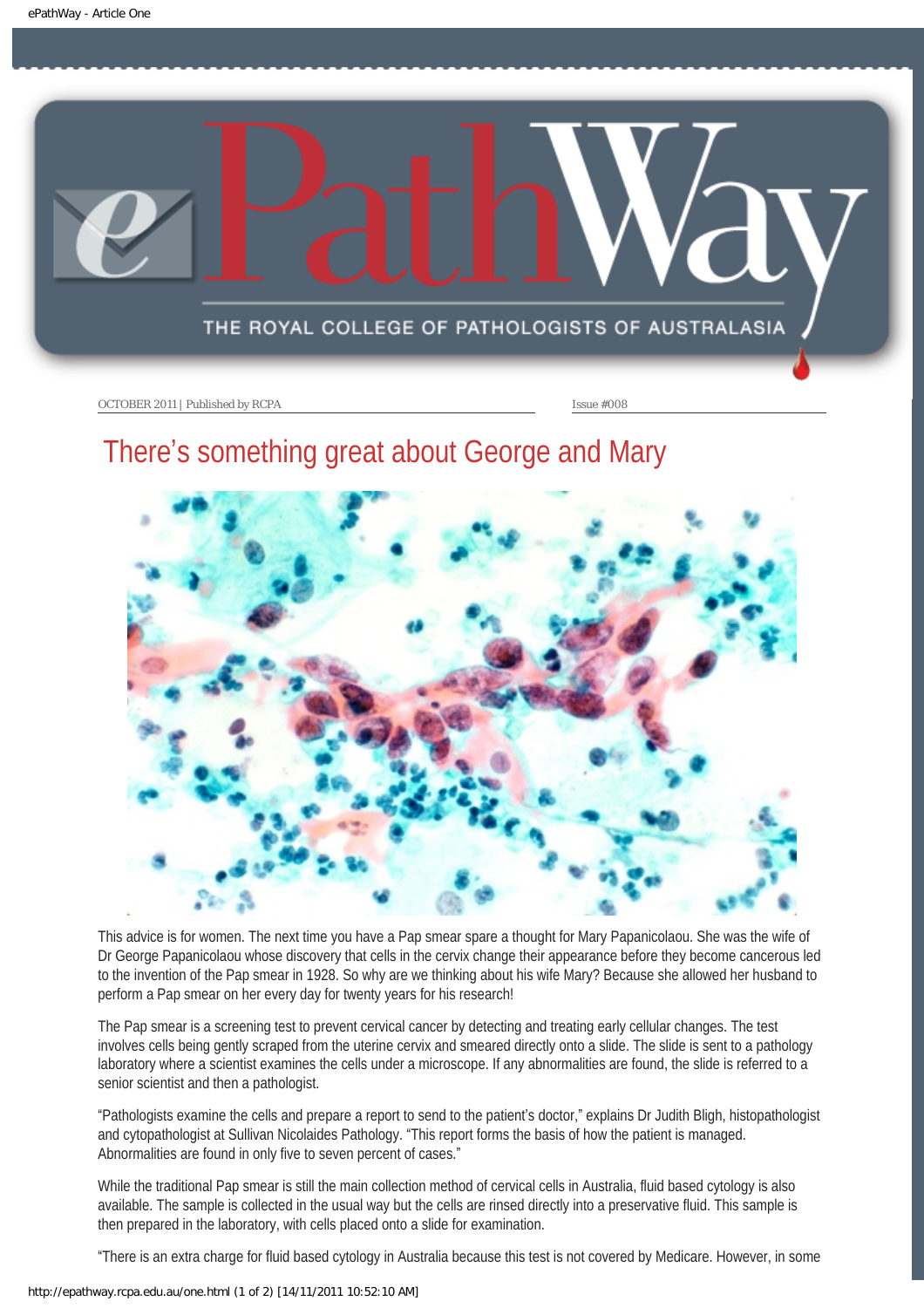#### ePathWay - Article One

settings, for example, if the collection is unsatisfactory due to inflammation or blood, it may provide a better sample," says Dr Bligh.

The cost of fluid based cytology is fully covered in New Zealand by their government.

Australian and New Zealand women are also the beneficiaries of organised national cervical screening programs which aim to reduce the incidence of cervical cancer. The Australian program recommends women between the ages of 18 and 70 years have a Pap smear every two years, while the New Zealand program recommends women between the ages of 20 and 69 years have a Pap smear every three years.

Regular Pap smears can prevent cervical cancer, which usually takes more than 10 years to develop, in up to 90 percent of cases. The Human Papilloma Virus (HPV)\* causes most abnormal cervical cell changes.

"While vaccination against some forms of HPV is now available, it is not expected that this will prevent all cases of cervical cancer. So, it is important that immunised women also have a Pap smear," says Dr Bligh.

If it seems like an inconvenience to find time for this important test, or it is put off due to the 'embarrassment factor', think of Mary Papanicolaou. If she could have a Pap smear every day for 20 years, then today's women owe her the courtesy of regular screening to benefit from her husband's life-saving discovery.

#### Links:

\*HPV and cervical cancer is covered in [ePathWay 002](http://epathway.rcpa.edu.au/previous/epathway_002.pdf)

Australia's cervical screening program:<http://www.health.gov.au/internet/screening/publishing.nsf/Content/cervical-about> New Zealand's cervical screening program: [http://www.nsu.govt.nz/current-nsu-programmes/national-cervical-screening](http://www.nsu.govt.nz/current-nsu-programmes/national-cervical-screening-programme.aspx)[programme.aspx](http://www.nsu.govt.nz/current-nsu-programmes/national-cervical-screening-programme.aspx)

[« Back to Home Page](http://epathway.rcpa.edu.au/index.html)

### Copyright © 2011 The Royal College of Pathologists of Australasia

RCPA - Durham Hall - 207 Albion St Surry HIlls NSW 2010 AUSTRALIA | (+61) 2 8356 5858 | [www.rcpa.edu.au](http://www.rcpa.edu.au/)

**[Privacy Policy](http://www.rcpa.edu.au/Privacy.htm) | [Legal](http://www.rcpa.edu.au/Legal.htm) | Disclaimer**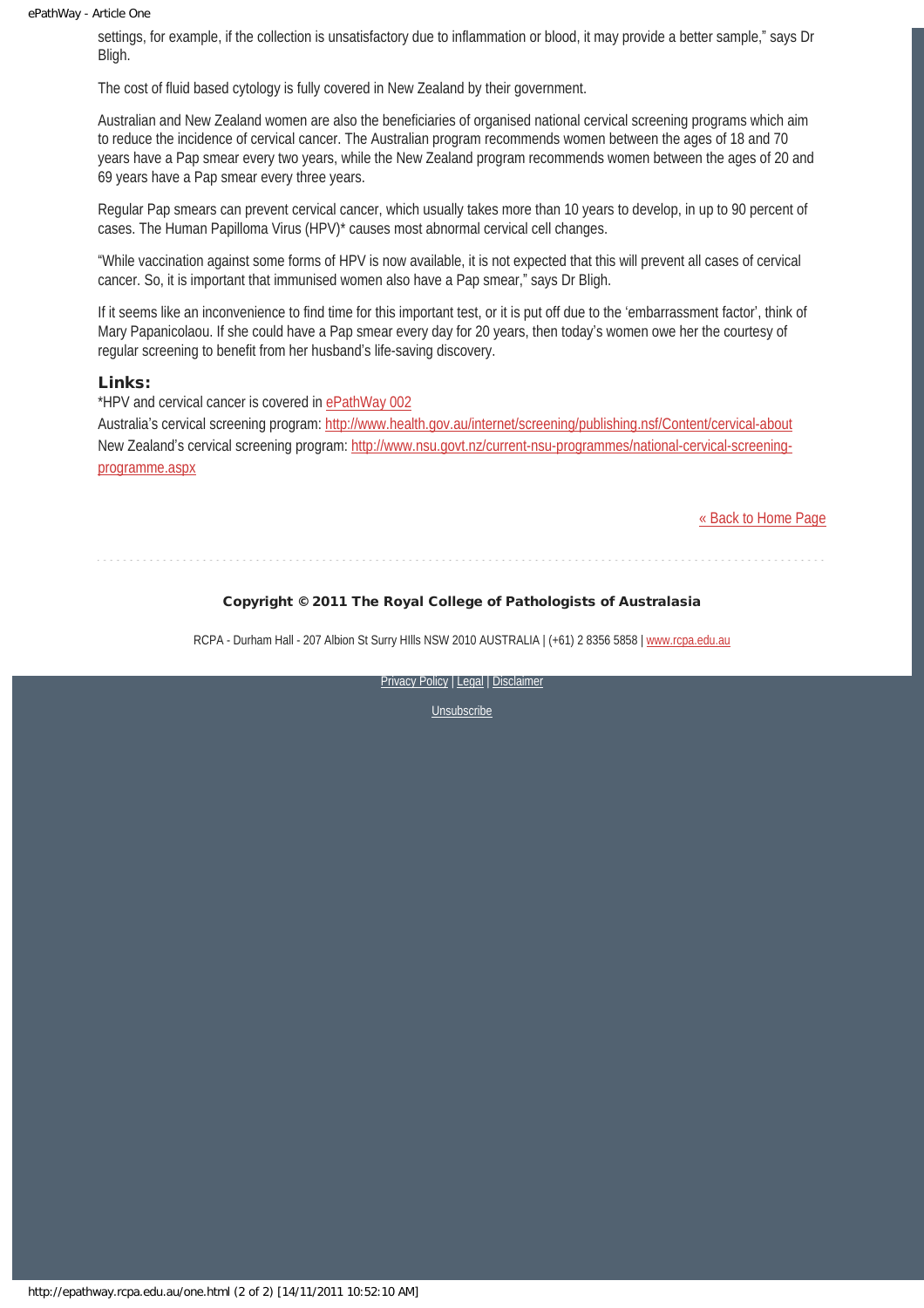<span id="page-5-0"></span>

## Intestinal parasites are not good souvenirs



Most people have heard of Bali Belly and Delhi Belly. In fact, getting gastro on an overseas holiday is not particularly alarming because it usually settles down after a day or so. But there are some intestinal parasites that don't make themselves known immediately, especially if a tropical country was on the itinerary, and these are 'souvenirs' you definitely don't want to bring home.

"Travellers returning to Australia should visit a doctor if they become unwell within a few months," advises anatomical pathologist and infectious diseases specialist Professor Robin Cooke. "The symptoms to watch out for may be fever or diarrhoea, especially if it is profuse or is streaked with blood. There may also be blood in the urine, the presence of a lump under the skin somewhere or loss of weight. It is wise to tell the doctor that you have been overseas recently and exactly where you have been."

While these symptoms sound alarming, Professor Cooke says the majority of people who travel to tropical countries remain healthy and do not contract any serious diseases during their visit. But people do need to know there is the potential for infection. Professor Cooke suggests they seek the advice of a travel doctor before they leave, and report symptoms promptly on their return so they can be diagnosed and treated as soon as possible.

"If the doctor suspects that a person may have an intestinal parasitic disease they will request appropriate pathology tests," says Professor Cooke. "For example, urine, faeces, blood, sputum or pus may be tested for the presence of infecting organisms. Blood tests may be requested to see if there are living organisms in the blood circulation or to perform serological tests for a number of infecting organisms. If there is a lump or a skin rash, the doctor may take a biopsy or remove the whole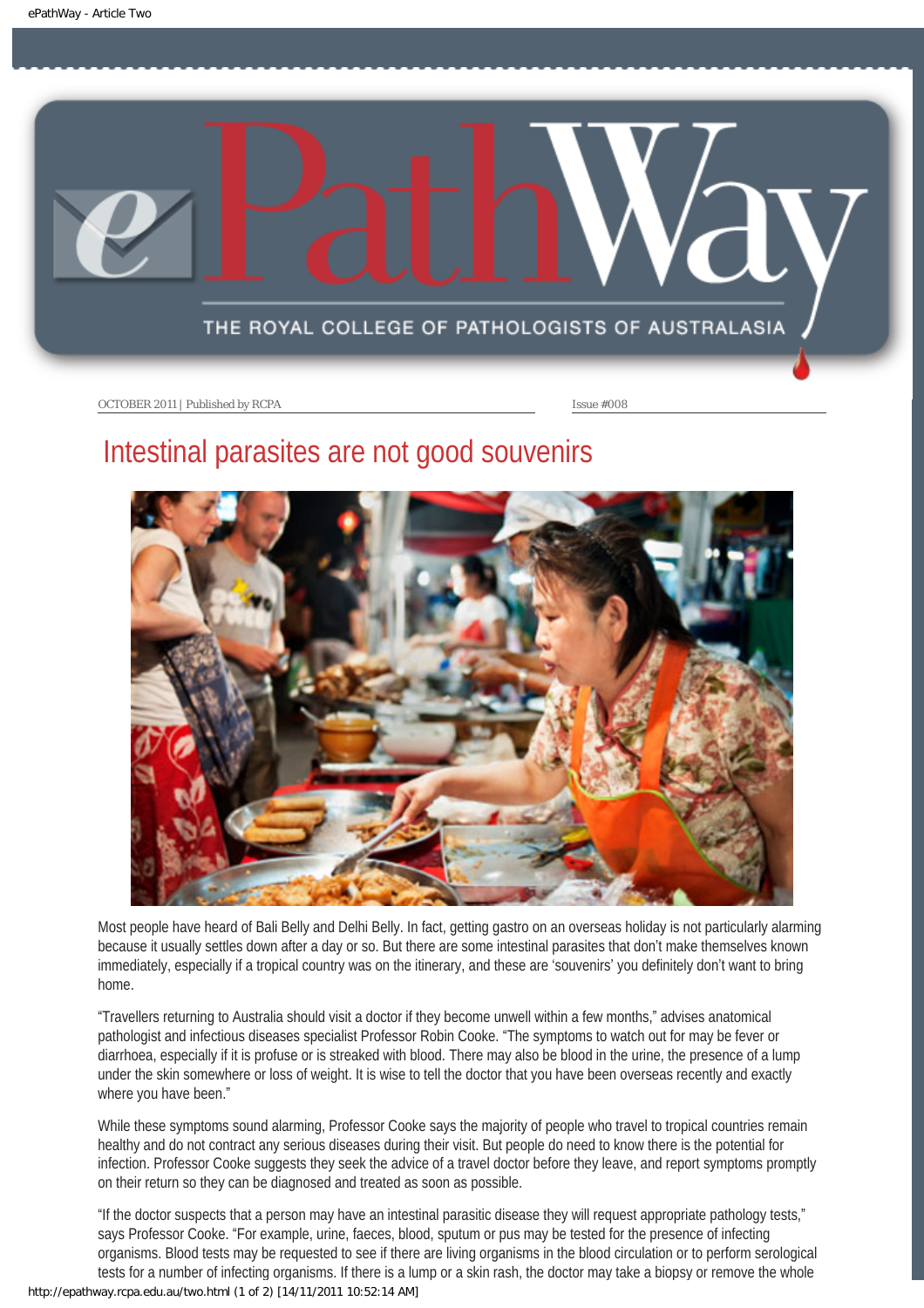lump which will be sent to an anatomical pathologist who will look for an infecting organism."

Many parasitic infections occur in the gastrointestinal tract from eating or drinking contaminated food and water, or from swimming in water with parasites. Professor Cooke says the most important conditions to watch out for include:

- Giardia: an infection of the small intestine caused by a microscopic organism contracted from drinking water contaminated by sewerage.
- Amoebiasis an infection of the intestine from eating contaminated vegetables. It can remain latent in a person for many years.
- Cysticercosis from eating pork infected with the pig tapeworm Taenia solium.
- Schistosomiasis a parasitic disease transmitted by freshwater snails. Larval forms of the Schistosoma parasites, which are released by the snails, penetrate the skin of people in the water. It can be contracted from swimming in freshwater lakes and rivers in Africa and South America (especially Amazonian Brazil).

"One member of an Australian sporting team that visited central Africa developed symptoms of fever and blood in the urine. The team had been swimming in a lake there. He had a urine test which found the eggs of the Schistosoma haematobium," says Professor Cooke. "Other members of the team had serum tests and some of them also had positive evidence of having been infected."

Sometimes you can't avoid the parasitic infections that come with exotic locations. But knowing they exist, and seeking medical assistance if unusual symptoms develop, is the best insurance against bringing these unwanted souvenirs home.

[« Back to Home Page](http://epathway.rcpa.edu.au/index.html)

#### Copyright © 2011 The Royal College of Pathologists of Australasia

RCPA - Durham Hall - 207 Albion St Surry Hills NSW 2010 AUSTRALIA | (+61) 2 8356 5858 | [www.rcpa.edu.au](http://www.rcpa.edu.au/)

[Privacy Policy](http://www.rcpa.edu.au/Privacy.htm) | [Legal](http://www.rcpa.edu.au/Legal.htm) | Disclaimer

[Unsubscribe](http://epathway.rcpa.edu.au/subscription.html)

http://epathway.rcpa.edu.au/two.html (2 of 2) [14/11/2011 10:52:14 AM]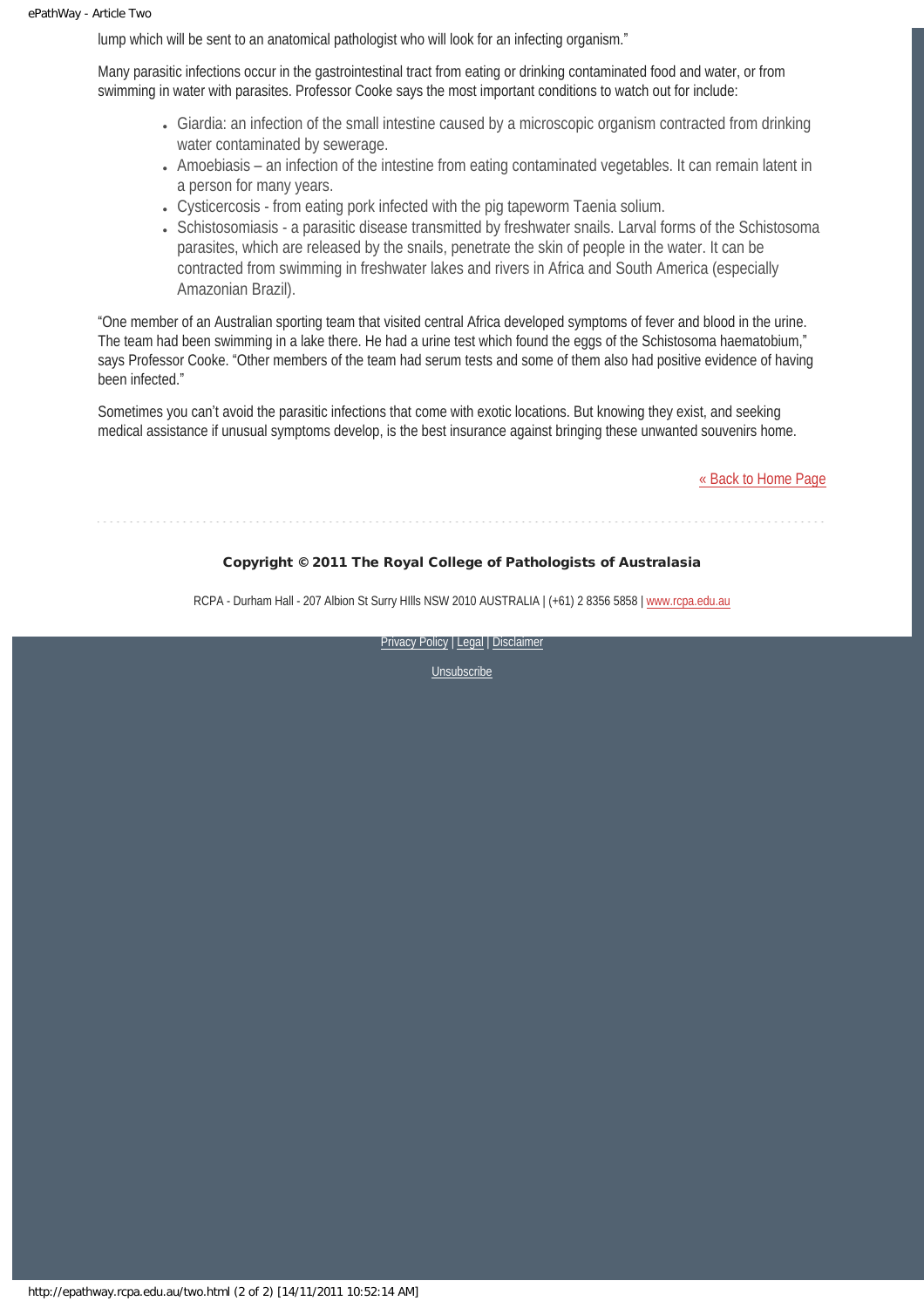<span id="page-7-0"></span>

# Salicylate sensitivity is still a puzzle to be solved



There's a palpable frustration about salicylate sensitivity. People know they feel unwell to varying degrees after eating foods containing salicylates and other preservatives, but as Dr Stephen Adelstein, Immunopathologist and Clinical Immunologist at the Royal Prince Alfred Hospital says, pathologists can't measure a marker of the adverse effects that occur in some people because they don't actually know what to measure yet.

"There is little reliable information or evidence at present about salicylate sensitivity, and it's quite controversial because of this," he explains. "We can't measure anything that is diagnostic of reactions to this family of compounds, and we know that reactions to these food ingredients are not caused by an antibody reaction."

Salicylates are chemicals that occur naturally in plants. They act as a natural preservative in many fruits and vegetables, and are also present in nuts, herbs, spices, jams, honey, yeast extracts, tea, coffee, juices, beer, wines and some medication (aspirin is a salicylate). Salicylates are concentrated around the surface of the fruit, and levels are highest when the fruit is unripe, and lowest when it is ready to drop off the plant.

The prevalence of salicylates makes it difficult to determine which foods are causing the symptoms of sensitivity such as headaches, muscle cramps, tiredness and flushing. Dr Adelstein therefore advises his patients to keep a food diary and to try to correlate symptoms with consumption of particular foods or food ingredients.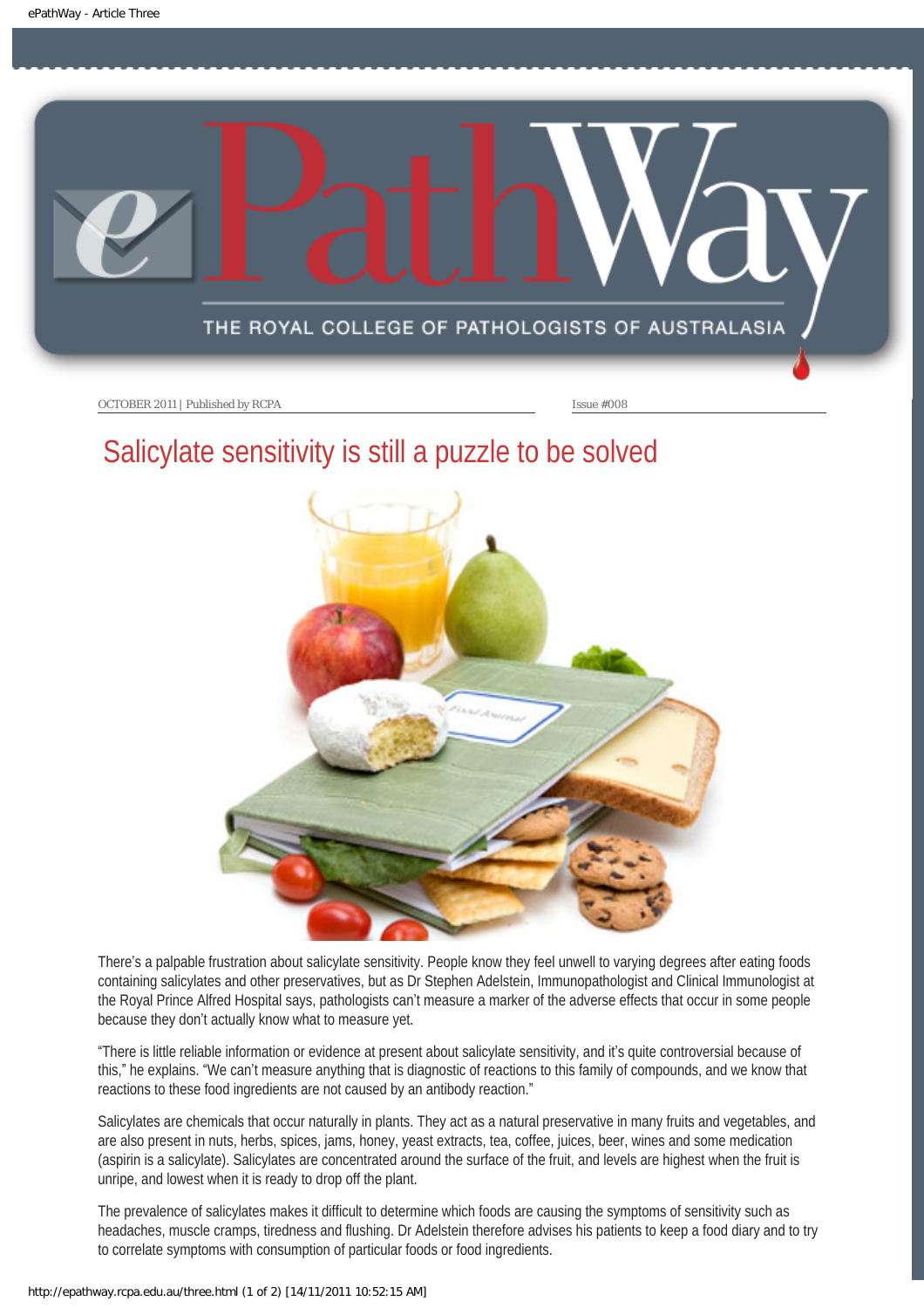"The challenge is knowing where the problem comes from and which combination of foods pushes a person over their threshold," he says. "For example, a person might have a cup of coffee and have no symptoms, and they might have a piece of fruit and have no symptoms, but if they have them together they experience symptoms."

In the meantime, Dr Adelstein is hopeful more information about salicylate sensitivity will be revealed in the future, along with a way to measure the adverse reactions that result when some people consume too much.

"It's probably a similar situation to where we were with coeliac disease\* about a century ago," he says. "People knew they couldn't tolerate wheat, and the exact problem couldn't be found at the time, but now we know it's due to a reaction to gluten and we can measure it. Well, it's probably going to be similar with salicylate sensitivity. One day we'll solve this puzzle."

\* Coeliac disease is covered in [ePathWay 004](http://epathway.rcpa.edu.au/previous/epathway_004.pdf)

[« Back to Home Page](http://epathway.rcpa.edu.au/index.html)

Copyright © 2011 The Royal College of Pathologists of Australasia

RCPA - Durham Hall - 207 Albion St Surry HIlls NSW 2010 AUSTRALIA | (+61) 2 8356 5858 | [www.rcpa.edu.au](http://www.rcpa.edu.au/)

**[Privacy Policy](http://www.rcpa.edu.au/Privacy.htm) | [Legal](http://www.rcpa.edu.au/Legal.htm) | Disclaimer**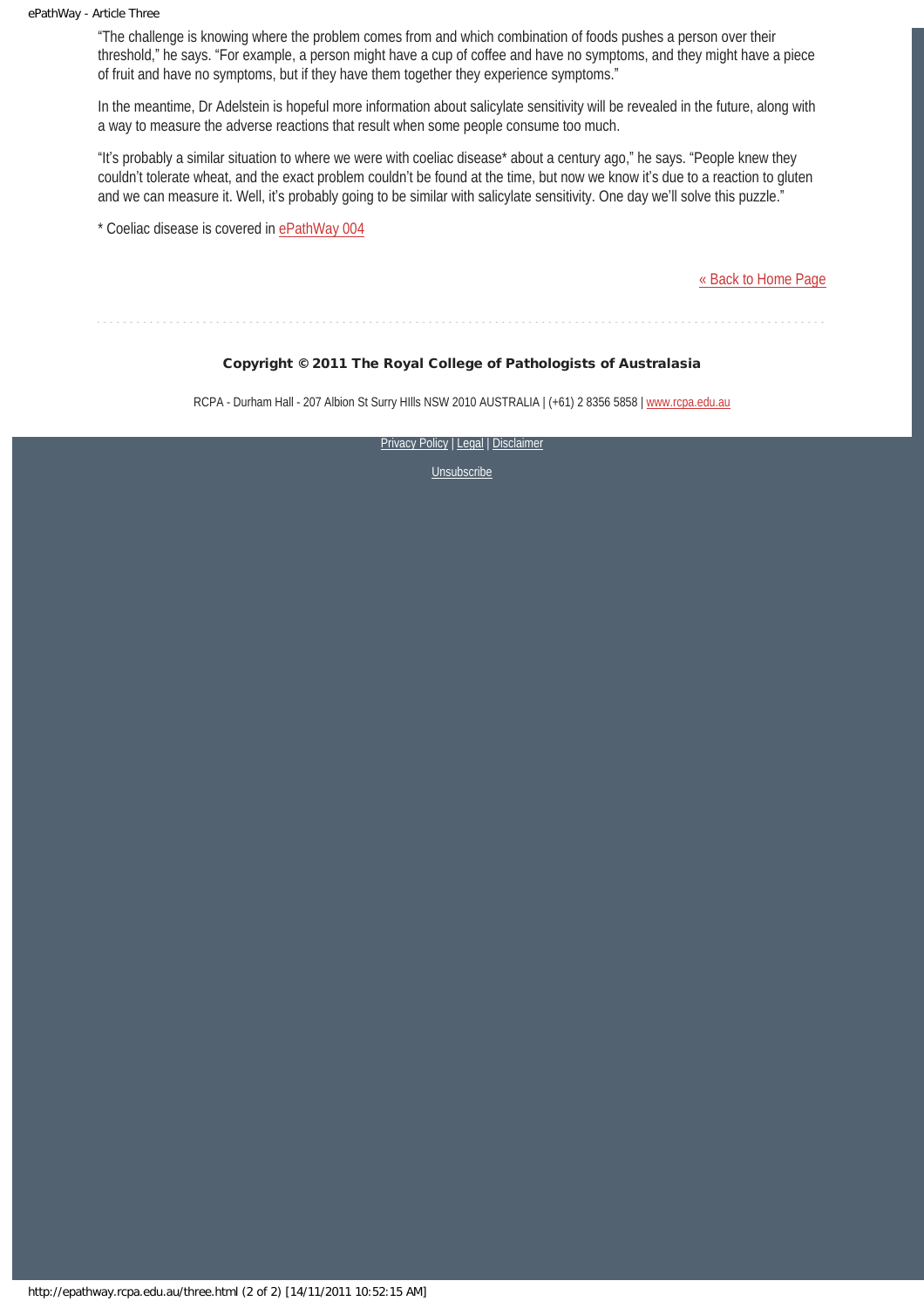<span id="page-9-0"></span>

## Antibiotic resistant bugs are coming to a suburb near you



This is a sobering thought. World Health Organization (WHO) fact sheet No 194<sup>1</sup> on antimicrobial resistance states: 'Infections caused by resistant microorganisms often fail to respond to conventional treatment, resulting in prolonged illness and greater risk of death.' This situation is not only happening in distant lands. Antimicrobial resistance to antibiotics is widespread in Australia and New Zealand causing great concern amongst microbiologists.

"We are using life saving drugs to treat conditions that largely get better by themselves," warns Professor John Turnidge, microbiologist and president of the Australian Society for Microbiology. "Antibiotics are often prescribed for conditions such as coughs, colds and sore throats when the people who need them are those with serious illnesses such as septicaemia, pneumonia and meningitis. This is where antibiotics have real value and save lives."

Professor Turnidge says antibiotic resistance is a problem on a global scale. Almost every country overprescribes antibiotics and excessive use accelerates the level of resistance.

"We need people to understand that antibiotics are not for everyone anymore," he says. "Bacteria have been around for millions of years and they are very sophisticated at dealing with stress, which is what happens to them when you introduce antibiotics. Antibiotic resistant bugs are doubly contagious. They can spread from person to person, and they can also transfer their resistant genes to each other."

Professor Turnidge says the superbug Methicillin-resistant *Staphylococcus aureus* (MRSA, also commonly known as the resistant golden staph) that was once confined to hospitals is now in the community. Additionally, *Escherichia coli (E. coli)* is becoming resistant to antibiotics. To put this in perspective, *E. coli* is a frequent cause of many common bacterial